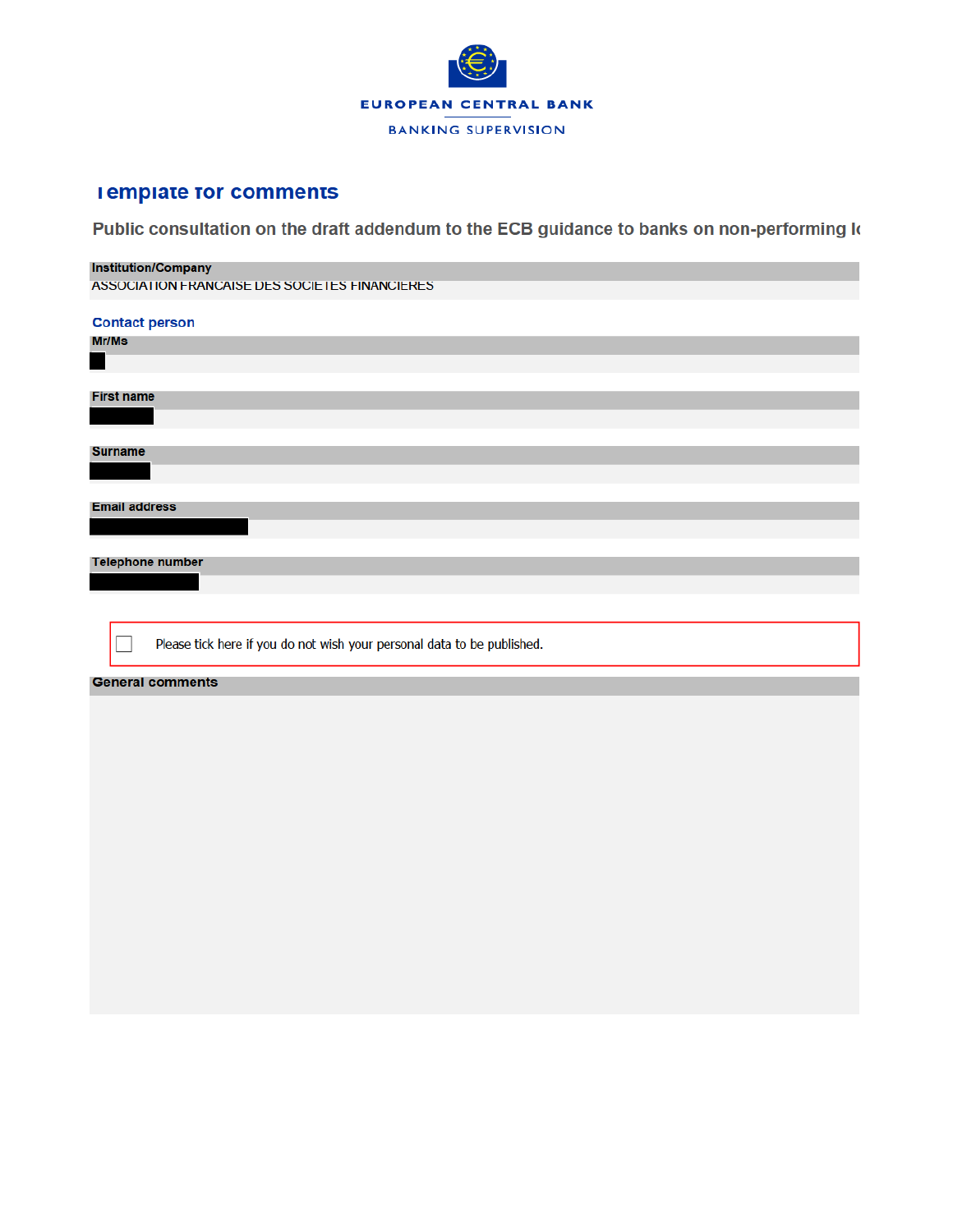#### **Template for comments**

**Public consultation on the draft addendum to the ECB guidance to banks on non-performing loans**

**Please enter all your feedback in this list. When entering feedback, please make sure that: each comment deals with a single issue only; you indicate the relevant article/chapter/paragraph, where appropriate; you indicate whether your comment is a proposed amendment, clarification or deletion.**

**Deadline:** 8 December 2017

| ID | Chapter                                      | Paragraph | Page | Type of<br>comment | <b>Detailed comment</b>                                                                                                                                                                                                                                                                                                                                                                                                                                                                                                                                                                                                                                                                                                                                                                                                                                                                                                                                                                                                                                                                                                                                                                                                                                                                                                                                                                                                                                                                                                                                                                                                                                                                                                                                                                                                                                                                                                                                                                                                                                                                                                                                                                                                                                                                                                                                                                                                                                                                                                                                                                                                                                                                                                                                                                                                                                                                                                                                                                                                                                                                                                                                                                                                                                                                                                                                                                                                                                                                                                                                                                                                                                                                                                | Concise statement as to why your<br>comment should be taken on board                                         | Name of<br>commenter | Personal data |
|----|----------------------------------------------|-----------|------|--------------------|------------------------------------------------------------------------------------------------------------------------------------------------------------------------------------------------------------------------------------------------------------------------------------------------------------------------------------------------------------------------------------------------------------------------------------------------------------------------------------------------------------------------------------------------------------------------------------------------------------------------------------------------------------------------------------------------------------------------------------------------------------------------------------------------------------------------------------------------------------------------------------------------------------------------------------------------------------------------------------------------------------------------------------------------------------------------------------------------------------------------------------------------------------------------------------------------------------------------------------------------------------------------------------------------------------------------------------------------------------------------------------------------------------------------------------------------------------------------------------------------------------------------------------------------------------------------------------------------------------------------------------------------------------------------------------------------------------------------------------------------------------------------------------------------------------------------------------------------------------------------------------------------------------------------------------------------------------------------------------------------------------------------------------------------------------------------------------------------------------------------------------------------------------------------------------------------------------------------------------------------------------------------------------------------------------------------------------------------------------------------------------------------------------------------------------------------------------------------------------------------------------------------------------------------------------------------------------------------------------------------------------------------------------------------------------------------------------------------------------------------------------------------------------------------------------------------------------------------------------------------------------------------------------------------------------------------------------------------------------------------------------------------------------------------------------------------------------------------------------------------------------------------------------------------------------------------------------------------------------------------------------------------------------------------------------------------------------------------------------------------------------------------------------------------------------------------------------------------------------------------------------------------------------------------------------------------------------------------------------------------------------------------------------------------------------------------------------------------|--------------------------------------------------------------------------------------------------------------|----------------------|---------------|
|    | 2 - General<br>Concept                       |           |      | Clarification      | Redundancy with existing P lar 2 framework<br>Within current Single Supervisory Mechanism (SSM) the ECB has legitimacy to require micro prudential measures to a specific bank<br>whereas the proposed addendum provides for systematic and standardized measures for all credit institutions<br>The proposed prudential provisioning backstops are not relevant since all EU credit institutions are not equally concerned by NPL issue.<br>French credit inst tutions are actively managing the level and the "qua ity" of their NPL portfolio. EBA describes EBA in its Quarterly report<br>(June 2017) the improvement in France between September 2016 and June 2017, from 3,9% to 3,4% (141 Bn€) with a 50,8% level of<br>provisioning, above the average level within the EU. It seems not fair to impose to a I credit institutions additional prudential constraints,<br>when the SSM already allows supervisors for micro-prudential specific measures.<br>We share both Council's and EP's view on the fact that the legislator has conferred supervisory tasks on the ECB on the basis of this<br>lreaty provision, that the ECB shall apply « all relevant Union law »(i.e. CRR and CRD rules as well as EBA guidelines) while exercising<br>these task, and that the ECB cannot adopt instruments of soft law intended to ensure systematic compliance by all banks of criteria for<br>minimum provisioning which have not yet been harmonised by the EU legislator and for which application banks themselves are granted a<br>nargin of discretion under current EU legislation.                                                                                                                                                                                                                                                                                                                                                                                                                                                                                                                                                                                                                                                                                                                                                                                                                                                                                                                                                                                                                                                                                                                                                                                                                                                                                                                                                                                                                                                                                                                                                                                                                                                                                                                                                                                                                                                                                                                                                                                                                                                                                                                       | Redundancy with existing Pilar 2 framework                                                                   |                      | Publish       |
|    | 2 - General<br>Concept                       |           |      | Clarification      | Risk of stigmatizing the entire EU banking system<br>A "one size fits a l" prudential approach on NPLs seems not appropriate, since it would stigmatize all the European credit inst tutions<br>nstead of targeting those who need dedicated Pilar 2 approaches. The proposed measure is contradictory with a required application of<br>the proportionality principle and carries a risk of image for the whole EU banking sector.<br>At least, the proposal should include proportionality triggers based on actual NPL rates.                                                                                                                                                                                                                                                                                                                                                                                                                                                                                                                                                                                                                                                                                                                                                                                                                                                                                                                                                                                                                                                                                                                                                                                                                                                                                                                                                                                                                                                                                                                                                                                                                                                                                                                                                                                                                                                                                                                                                                                                                                                                                                                                                                                                                                                                                                                                                                                                                                                                                                                                                                                                                                                                                                                                                                                                                                                                                                                                                                                                                                                                                                                                                                                       | Risk of stigmatizing the entire EU banking<br>system                                                         |                      | Publish       |
|    | 2 - General<br>Concept                       |           | з    | Clarification      | The proposal would deny the value of the new IFRS 9 accounting regime and raise taxation issues<br>The proposal leads to disconnect accounting rules and prudential rules by introducing an additional capital charge to the IFRS 9<br>provisioning level. It may be seen as considering that the new IFRS 9 standard is not prudent enough, and so as discrediting new IFRS9<br>accounting provisions. Moreover, creating a prudential and accounting mismatch could have potential fiscal effects questioning the<br>vrinciple of transparency and leading to a lack of homogeneity among credit inst tutions. Prudential provisioning backstops may lead to an<br>increase in accounting impairment and consequently to tax base reductions that could be seen by taxation authorities as not reflecting the<br>economic reality.                                                                                                                                                                                                                                                                                                                                                                                                                                                                                                                                                                                                                                                                                                                                                                                                                                                                                                                                                                                                                                                                                                                                                                                                                                                                                                                                                                                                                                                                                                                                                                                                                                                                                                                                                                                                                                                                                                                                                                                                                                                                                                                                                                                                                                                                                                                                                                                                                                                                                                                                                                                                                                                                                                                                                                                                                                                                                   | The proposal would deny the value of the<br>new IFRS 9 accounting regime and raise<br>taxation issues        |                      | Publish       |
|    | 2 - General<br>Concept                       |           | 3    | Clarification      | There seems to be contradictions with current modelling rules and practices.<br>The overlap with RWA for defaulted assets should be clarified in case of 100% prudential backstop, it should be clarified whether RWA for<br>defaulted loans would any longer be needed. Besides, introducing prudential backstops means de facto the derecognising of the Best<br>Estimate of Expected Losses models built by the institutions using advanced internal models.                                                                                                                                                                                                                                                                                                                                                                                                                                                                                                                                                                                                                                                                                                                                                                                                                                                                                                                                                                                                                                                                                                                                                                                                                                                                                                                                                                                                                                                                                                                                                                                                                                                                                                                                                                                                                                                                                                                                                                                                                                                                                                                                                                                                                                                                                                                                                                                                                                                                                                                                                                                                                                                                                                                                                                                                                                                                                                                                                                                                                                                                                                                                                                                                                                                        | There seems to be contradictions w th<br>current modelling rules and practices                               |                      | Publish       |
|    | 2 - General<br>Concept                       |           | 3    | Clarification      | Inconsistency with national legal procedures timeframes<br>A standardized period of 2 years for 100% prudential provisioning for unsecured exposures seems arbitrary and too short. It does not<br>eflect legal procedure timeframe that can be delayed for reasons beyond the institutions' control. In France, the debtor has the legal<br>neans to contest every aspect of a given credit (actual rate of the credit, credit's inadequacy, perimeter of the insurance, etc.), which has<br>the effect of suspending the legal procedure.                                                                                                                                                                                                                                                                                                                                                                                                                                                                                                                                                                                                                                                                                                                                                                                                                                                                                                                                                                                                                                                                                                                                                                                                                                                                                                                                                                                                                                                                                                                                                                                                                                                                                                                                                                                                                                                                                                                                                                                                                                                                                                                                                                                                                                                                                                                                                                                                                                                                                                                                                                                                                                                                                                                                                                                                                                                                                                                                                                                                                                                                                                                                                                            | Inconsistency w th national legal procedures<br>timeframes                                                   |                      | Publish       |
|    | 2 - General<br>Concept                       |           |      | Clarification      | The measure could be detrimental to consumer protection and create an inefficient NPL secondary market<br>Non-regulated shadow banking entities would mainly benef t from a rush to sell concerned NPLs, at unfair prices, leading to the<br>emergence of an inefficient secondary market. The proposed measure would finally be detrimental to the consumer protection within the<br>EU, if it leads to the sale of NPLs to non-regulated entities w th short term results objectives. Standardized prudential backstops could<br>artificially breach long term relationship banks have with their customers, that may imply several lines of loans, some of them NPLs.                                                                                                                                                                                                                                                                                                                                                                                                                                                                                                                                                                                                                                                                                                                                                                                                                                                                                                                                                                                                                                                                                                                                                                                                                                                                                                                                                                                                                                                                                                                                                                                                                                                                                                                                                                                                                                                                                                                                                                                                                                                                                                                                                                                                                                                                                                                                                                                                                                                                                                                                                                                                                                                                                                                                                                                                                                                                                                                                                                                                                                               | The measure could be detrimental to<br>consumer protection and create an inefficient<br>NPL secondary market |                      | Publish       |
|    | 2 - General<br>Concept                       |           | з    | Amendment          | Prudential backstops should not apply to reta I credits<br>For Retail consumer credits in particular the proposal seems not appropriate nor justified. In France Consumer credit inst tutions' recovery<br>processes are really efficient with high and closely monitored recovery rates. The models used to assess recovery rates are based on<br>sound statistical methodologies and data and the predictive models are regularly back-tested.<br>Moreover, we consider that the matters the Commission is currently working on are mainly corporate loans issues, and the inclusion of<br>retail consumer credit in the scope would raise consumer protection issues.<br>For these reasons, we would recommend that the proposed statutory prudential backstops should not apply to retail cred ts (including<br>corporate retail) or at least, that the full coverage of retail credits turned non-performing should only be required after 8 years.                                                                                                                                                                                                                                                                                                                                                                                                                                                                                                                                                                                                                                                                                                                                                                                                                                                                                                                                                                                                                                                                                                                                                                                                                                                                                                                                                                                                                                                                                                                                                                                                                                                                                                                                                                                                                                                                                                                                                                                                                                                                                                                                                                                                                                                                                                                                                                                                                                                                                                                                                                                                                                                                                                                                                               | Prudential backstops should not apply to<br>etail credits                                                    |                      | Publish       |
|    | 2 - General<br>Concept                       |           |      | Deletion           | Date of entry into force<br>An entry into force in 2018 is too early to be operationally implemented in institutions' IT systems, especialy since IFRS9 will also enter<br>into force in 2018.<br>A transitional period to prepare and implement induced changes would be necessary.<br>We also underline that the juxtapos tion of several measures makes t impossible to appreciate their effects individually. Observation<br>periods are necessary to assess the different impacts of accounting and prudential requirements.                                                                                                                                                                                                                                                                                                                                                                                                                                                                                                                                                                                                                                                                                                                                                                                                                                                                                                                                                                                                                                                                                                                                                                                                                                                                                                                                                                                                                                                                                                                                                                                                                                                                                                                                                                                                                                                                                                                                                                                                                                                                                                                                                                                                                                                                                                                                                                                                                                                                                                                                                                                                                                                                                                                                                                                                                                                                                                                                                                                                                                                                                                                                                                                      | Date of entry into force in 2018 is too early                                                                |                      | Publish       |
|    | 4 - Prudential<br>9 provisioning<br>backstop |           | 10   | Amendment          | The measure would restrict access to credit<br>Add tional prudential backstops for NPL provisioning are I kely to reduce the financial capacity of credit institutions.<br>The obligation of 100% provision within 2 years of unsecured exposures would have an impact on institutions granting credit processes<br>with an expected eviction effect of the weakest counterparties (lower income households, start-ups). It could lead to systematic requests<br>of collateral, and even to over collateralization, especially for SMEs. It would transform risk analysis currently based on a cash flow<br>perspective to an analysis based on a single collateral valuation perspective. The valuation of the collateral is only a part of recoverabi ity<br>analyses, that also rely on the expert judgement of the institutions and their knowledge of their customers.<br>Institutions have developed sophisticated organisations and resources to fo low NPLs and instalments recovery, leading sometimes to long<br>term cash flows, with which standardised prudential backstops would not be consistent. They know their customers and so can develop<br>adequate strategies to minimize losses through individualized approaches. A standardised "one size fits a l" requirement would prevent<br>institutions from adopting the most adequate strategy, and so could end up in amplifying the losses in their balance sheet and discouraging<br>them to actively manage their NPL portfolios to generate cash flows.<br>NPL cash flows, even though reduced or delayed compared to the initial anticipated instalments often rely on the possession of the<br>collateral, which is an essential lever to incentivise debtors to pay. Any obligation to realise a collateral in a certain timeframe in order not<br>to reach prudential backstops would reduce the efficiency of individua ized recovery strategies. At least, NPLs that generate cash flows<br>should be excluded from the proposed measure.<br>For factoring exposures for instance, most non-performance issues are due to final debtor late payment, but generate cash flows. At least<br>the main types of co laterals related to factoring activ ties should be explicitly recognised. Namely credit insurance coverage for the debtors<br>and bank guarantees would have to be considered as valuable collaterals. The abil ty to combine several collaterals together, by adding<br>the respective expected recovery expectations should also have to be considered.<br>For leasing exposures especialy, we observe that having the legal ownership of an asset (which is key for the customer) is essential. In<br>case of legal procedures, end customers would often continue to pay for their leasing contracts. This expected cash flow, which is not a<br>guarantee per se is yet taken into consideration in leasing institutions NPL management, on top of the valuation of the asset. Not giving the<br>possibility to consider it in the prudential provisioning can be penalising.<br>It is not relevant to consider that contracts after 7 years should be fully provisioned. The contracts that remain after 7 years are kept by the<br>institution just because the institution considers that there is st II potential for collecting add tional amounts. Moreover, in some situation,<br>although a contract would be fully provisioned after 7 years according to the proposition, inst tutions would still have to keep the NPL and<br>manage it until they are taxwise authorised to close the file (in France "certificat dirrecouvrabil té"). So that finally, no full operational relief<br>is to be expected. | The measure would restrict access to credit                                                                  |                      | Publish       |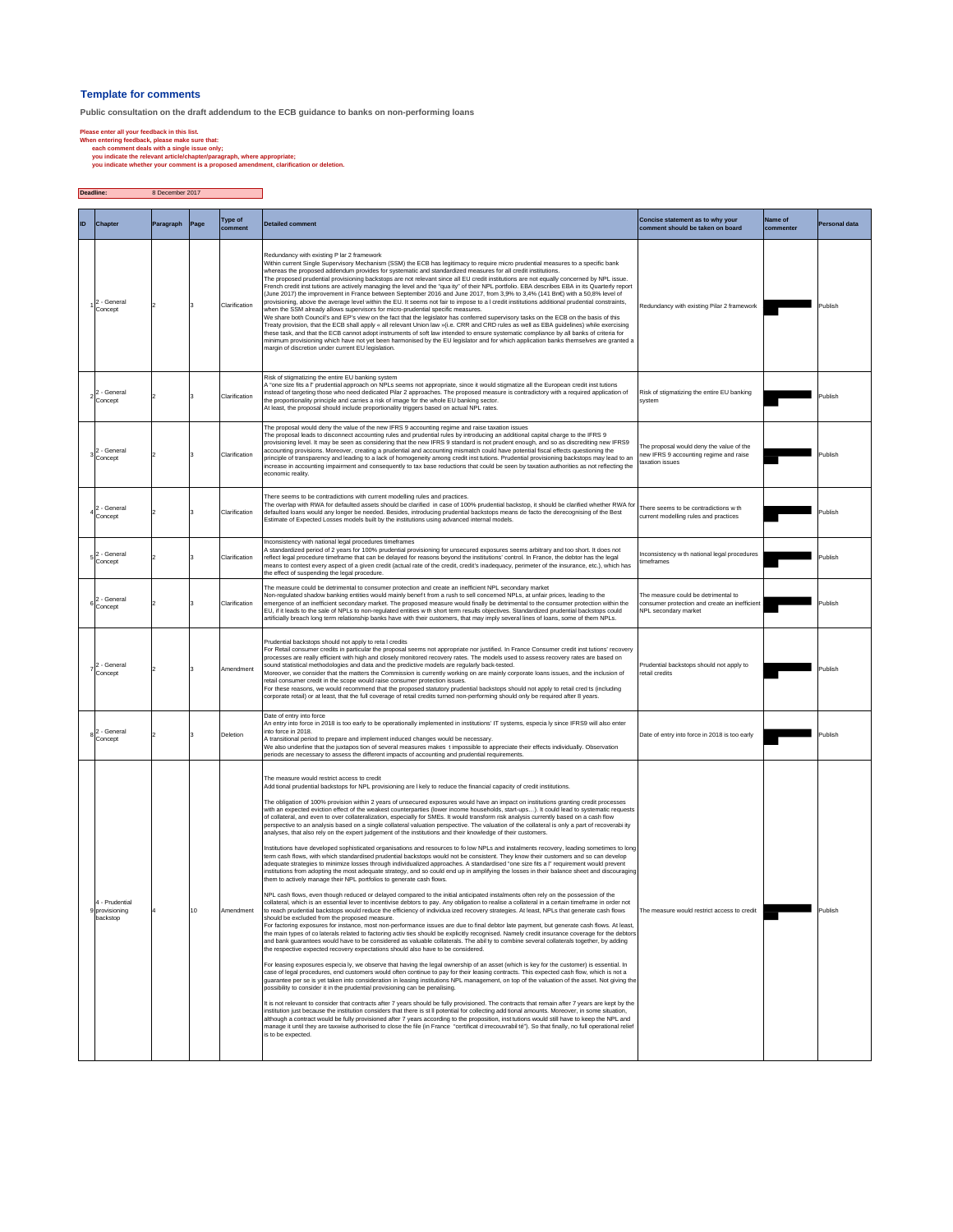

# ASF response to the ECB consultation on its Addendum to the Guidance to banks on non-performing loans (NPLs): Prudential provisioning backstops for non-performing exposures

As a unique representative body of all the French specialised credit institutions and financial institutions which represents 290 entities, ASF contributes to an appropriate recognition of the specialised financial activities like equipment and real estate leasing, factoring, consumer credit and auto loans and leases, mutual guarantee societies which – with an outstanding of more than €230 billion in 2016 – accounts for about 20% of total amount of credits to the real economy in France.

We would like to thank the European Central Bank (ECB) for giving us the opportunity to respond to its proposal of addendum to its Guidance to banks on non-performing loans. We agree on the importance of an efficient supervision on Non-performing loans, but we consider that the ECB Addendum to the existing Guidance would not bring supplementary efficiency.

## **Redundancy with existing Pilar 2 framework**

Within current Single Supervisory Mechanism (SSM) the ECB has legitimacy to require micro prudential measures to a specific bank whereas the proposed addendum provides for systematic and standardized measures for all credit institutions.

The proposed prudential provisioning backstops are not relevant since all EU credit institutions are not equally concerned by NPL issue. French credit institutions are actively managing the level and the "quality" of their NPL portfolio. EBA describes EBA in its Quarterly report (June 2017) the improvement in France between September 2016 and June 2017, from 3,9% to 3,4% (141 Bn€) with a 50,8% level of provisioning, above the average level within the EU. It seems not fair to impose to all credit institutions additional prudential constraints, when the SSM already allows supervisors for micro-prudential specific measures.

We share both Council's and EP's view on the fact that the legislator has conferred supervisory tasks on the ECB on the basis of this Treaty provision, that the ECB shall apply « all relevant Union law »(i.e. CRR and CRD rules as well as EBA guidelines) while exercising these task, and that the ECB cannot adopt instruments of soft law intended to ensure systematic compliance by all banks of criteria for minimum provisioning which have not yet been harmonised by the EU legislator and for which application banks themselves are granted a margin of discretion under current EU legislation.

## **Risk of stigmatizing the entire EU banking system**

A "one size fits all" prudential approach on NPLs seems not appropriate, since it would stigmatize all the European credit institutions instead of targeting those who need dedicated Pilar 2 approaches. The proposed measure is contradictory with a required application of the proportionality principle and carries a risk of image for the whole EU banking sector.

At least, the proposal should include proportionality triggers based on actual NPL rates.

## **The proposal would deny the value of the new IFRS 9 accounting regime and raise taxation issues**

The proposal leads to disconnect accounting rules and prudential rules by introducing an additional capital charge to the IFRS 9 provisioning level. It may be seen as considering that the new IFRS 9 standard is not prudent enough, and so as discrediting new IFRS9 accounting provisions. Moreover, creating a prudential and accounting mismatch could have potential fiscal effects questioning the principle of transparency and leading to a lack of homogeneity among credit institutions. Prudential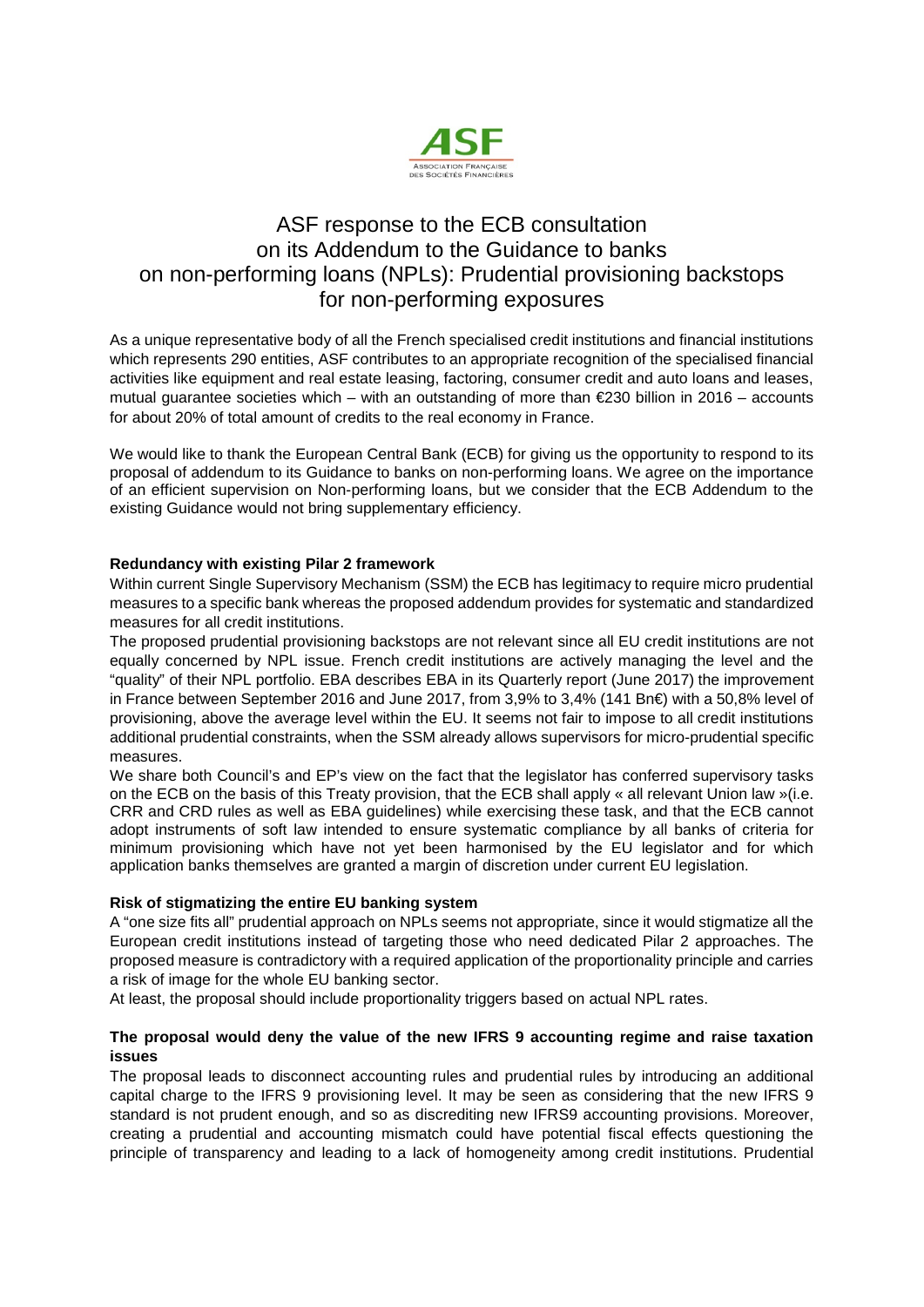provisioning backstops may lead to an increase in accounting impairment and consequently to tax base reductions that could be seen by taxation authorities as not reflecting the economic reality.

#### **There seems to be contradictions with current modelling rules and practices.**

The overlap with RWA for defaulted assets should be clarified: in case of 100% prudential backstop, it should be clarified whether RWA for defaulted loans would any longer be needed. Besides, introducing prudential backstops means de facto the derecognising of the Best Estimate of Expected Losses models built by the institutions using advanced internal models.

#### **Inconsistency with national legal procedures timeframes**

A standardized period of 2 years for 100% prudential provisioning for unsecured exposures seems arbitrary and too short. It does not reflect legal procedure timeframe that can be delayed for reasons beyond the institutions' control. In France, the debtor has the legal means to contest every aspect of a given credit (actual rate of the credit, credit's inadequacy, perimeter of the insurance, etc.), which has the effect of suspending the legal procedure.

## **The measure could be detrimental to consumer protection and create an inefficient NPL secondary market**

Non-regulated shadow banking entities would mainly benefit from a rush to sell concerned NPLs, at unfair prices, leading to the emergence of an inefficient secondary market. The proposed measure would finally be detrimental to the consumer protection within the EU, if it leads to the sale of NPLs to nonregulated entities with short term results objectives. Standardized prudential backstops could artificially breach long term relationship banks have with their customers, that may imply several lines of loans, some of them NPLs.

#### **Prudential backstops should not apply to retail credits**

For Retail consumer credits in particular the proposal seems not appropriate nor justified. In France Consumer credit institutions' recovery processes are really efficient with high and closely monitored recovery rates. The models used to assess recovery rates are based on sound statistical methodologies and data and the predictive models are regularly back-tested.

Moreover, we consider that the matters the Commission is currently working on are mainly corporate loans issues, and the inclusion of retail consumer credit in the scope would raise consumer protection issues.

For these reasons, we would recommend that the proposed statutory prudential backstops should not apply to retail credits (including corporate retail) or at least, that the full coverage of retail credits turned non-performing should only be required after 8 years.

#### **Date of entry into force** in 2018 is too early

An entry into force in 2018 is too early to be operationally implemented in institutions' IT systems, especially since IFRS9 will also enter into force in 2018.

A transitional period to prepare and implement induced changes would be necessary.

We also underline that the juxtaposition of several measures makes it impossible to appreciate their effects individually. Observation periods are necessary to assess the different impacts of accounting and prudential requirements.

#### **The measure would restrict access to credit**

Additional prudential backstops for NPL provisioning are likely to reduce the financial capacity of credit institutions.

The obligation of 100% provision within 2 years of unsecured exposures would have an impact on institutions granting credit processes with an expected eviction effect of the weakest counterparties (lower income households, start-ups…). It could lead to systematic requests of collateral, and even to over collateralization, especially for SMEs. It would transform risk analysis currently based on a cash flow perspective to an analysis based on a single collateral valuation perspective. The valuation of the collateral is only a part of recoverability analyses, that also rely on the expert judgement of the institutions and their knowledge of their customers.